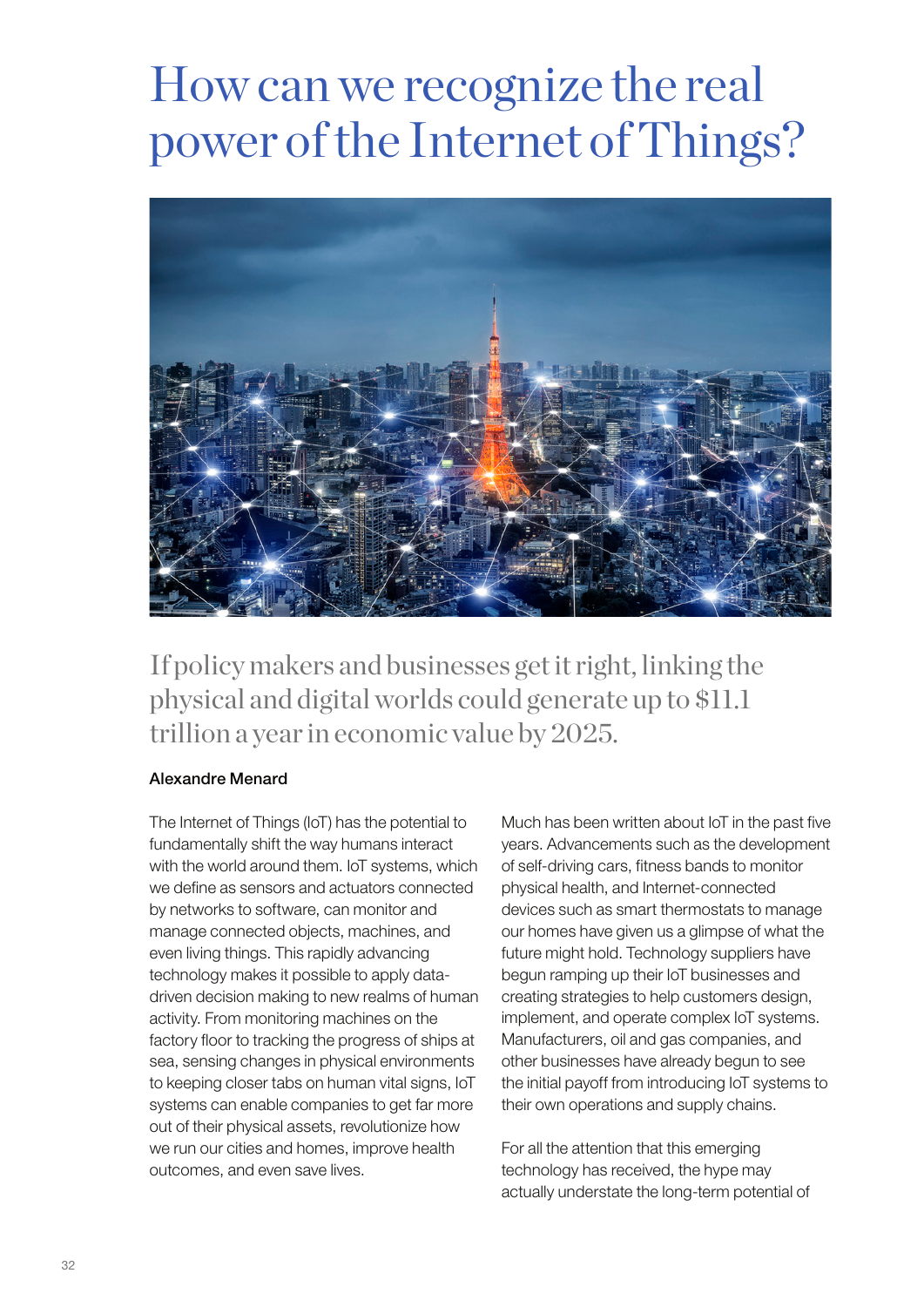IoT systems. At McKinsey, we estimate that by 2025 IoT will have a potential total economic impact of as much as \$11.1 trillion per year. In fact, IoT will be the biggest source of value of all disruptive technologies, ahead of mobile Internet, knowledge-work automation, cloud computing, and advanced robotics (Exhibit 1).

The impact of IOT systems will vary by setting. Factories and cities, for example, stand to benefit the most. Capturing the maximum benefits of IoT will require an understanding of where value can be created, and successfully addressing some complex challenges such as interoperability and data issues. But it is clear that what first emerged as a connectivity solution has given birth to a dynamic industry

that extends beyond the borders of the traditional technology industry.

#### The wide world of IoT applications

Looking at the potential of IoT through the only the lens of the vertical industries in which they might be deployed does not reveal the full picture of its potential value. By instead examining the physical settings in which IoT technologies might be applied, such as worksites, homes, or the outdoors, we can analyze the full spectrum of IoT's potential benefits and challenges (Exhibit 2).

Of these settings, factories and other processdriven production environments such as

#### Exhibit 1 **Competence To Compete 1**

Internet of Things will have substantial economic impact by 2025 among a list of disruptive technologies



SOURCE: McKinsey Global Institute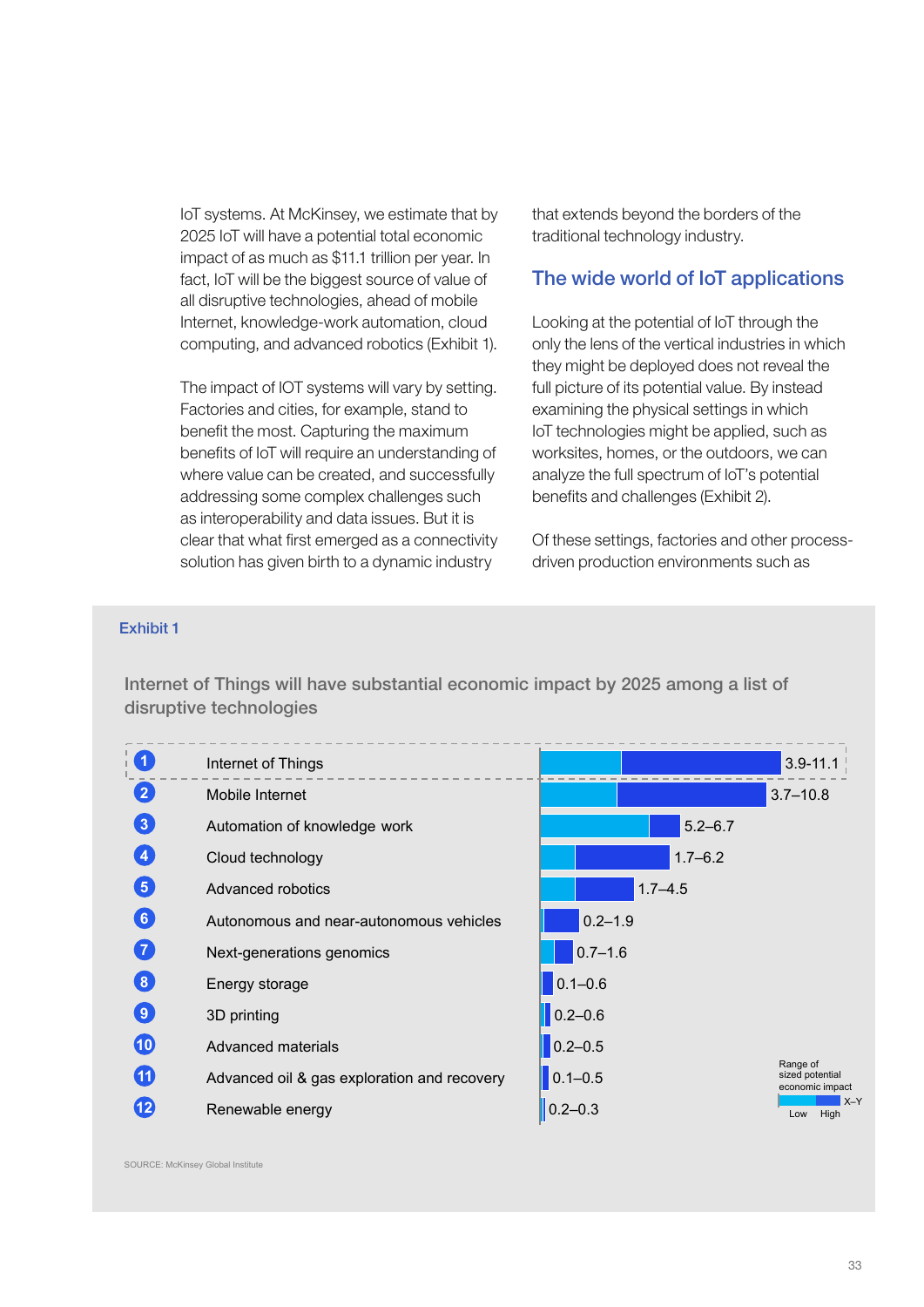## Exhibit 2

A "settings" lens helps capture all sources of value; we identify nine settings where IoT creates value

| <b>Setting</b> |                                      | <b>Description</b>                                           | <b>Examples</b>                                                                                                                                                                   |
|----------------|--------------------------------------|--------------------------------------------------------------|-----------------------------------------------------------------------------------------------------------------------------------------------------------------------------------|
|                | <b>Human</b>                         | Devices attached to or inside<br>the human body              | Devices (wearables and ingestibles) to monitor<br>and maintain human health and wellness;<br>disease management, increased fitness, higher<br>productivity                        |
|                | <b>Home</b>                          | Buildings where people live                                  | Home controllers and security systems                                                                                                                                             |
|                | <b>Retail</b><br><b>Environments</b> | Spaces where<br>consumers engage<br>in comerce               | Stores, banks, restaurants, arenas - anywhere<br>consumers consider and buy; self-checkout,<br>in-store offer, inventory optimization                                             |
|                | <b>Offices</b>                       | Spaces where<br>knowledge workers<br>work                    | Energy management and security in office<br>buildings; improved productivity, including for<br>mobile employees                                                                   |
|                | <b>Factories</b>                     | Standardized production<br>environments                      | Places with repetitive work routines, including<br>hospitals and farms; operating efficiencies,<br>optimizing equipment use and inventory                                         |
|                | <b>Worksites</b>                     | Custom production<br>environments                            | Mining, oil and gas, construction; operating<br>efficiencies, predictive maintenance, health and<br>safety                                                                        |
|                | <b>Vehicles</b>                      | Systems inside moving<br>vehicles                            | Vehicles including cars, trucks, ships, aircraft,<br>and trains; condition-based maintenance,<br>usage-based design, pre-sales analytics                                          |
|                | <b>Cities</b>                        | Urban environments                                           | Public spaces and infrastructure in urban<br>settings; adaptive traffice control, smart<br>meters, environmental monitoring, resource<br>management                               |
|                | <b>Outside</b>                       | Between urban<br>environment (and outside<br>other settings) | Outside uses include railroad tracks, autono-<br>mous vehicles (outside urban locations), and<br>flight navigation; real-time routing, connected<br>navigation, shipment tracking |

McKinsey&Company | Source: McKinsey Global Institute analysis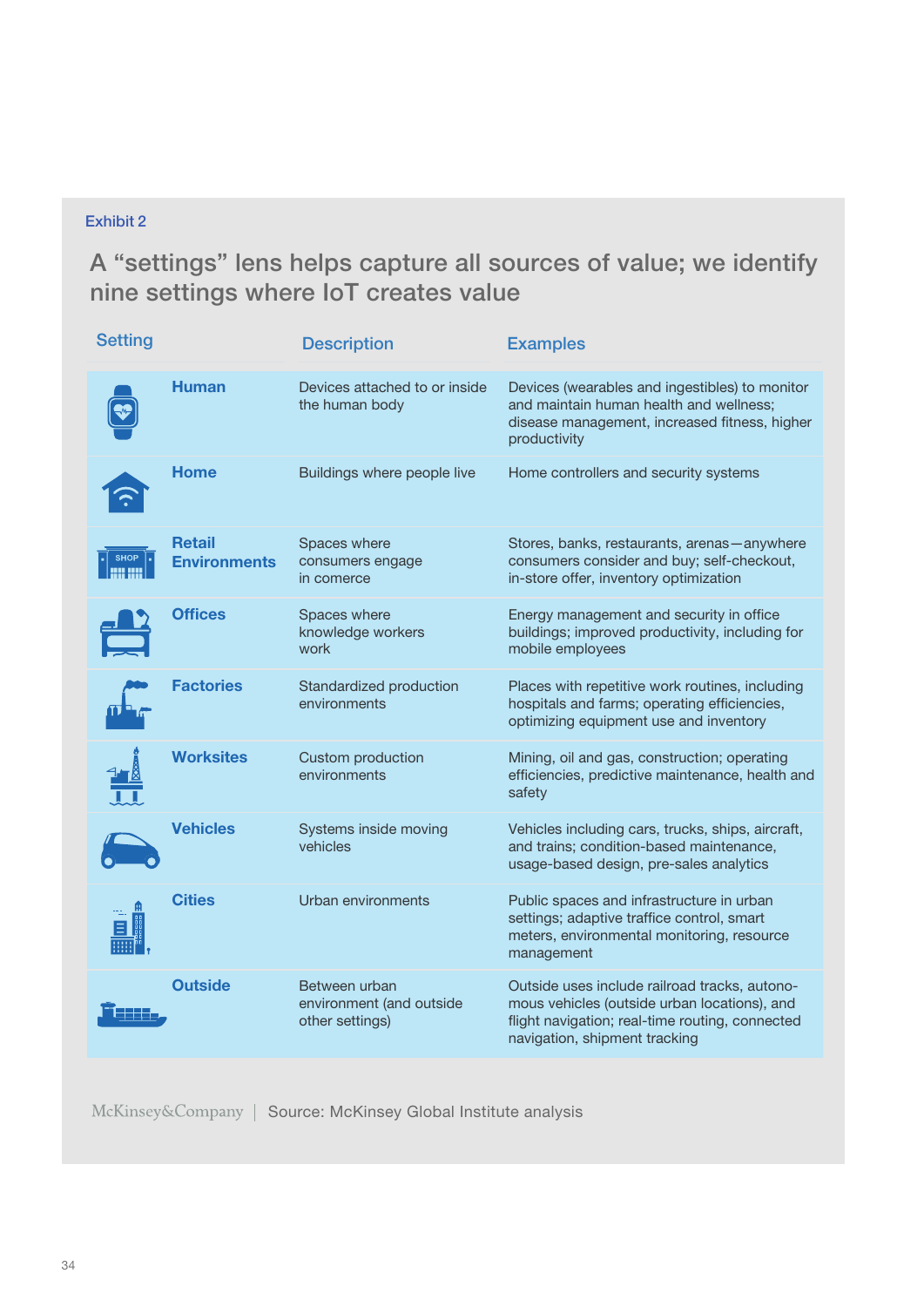hospitals and farms, are likely to reap the greatest benefits from the adoption of IoT systems—as much as \$3.7 trillion by 2025. In this type of venue, which includes any standardized production environment, the value will come from improvements in energy efficiency, labor productivity, equipment maintenance, inventory optimization, and worker health and safety (Exhibit 3).

 Cities have become the locus of a great deal of innovation and experimentation in IoT technology with the introduction of "smart city" initiatives. Since cities are the engines of global economic growth—the 600 largest cities in the world are expected to generate 65 percent of global GDP growth through 2025—the impact of IoT technologies here can be substantial.

The municipal setting is likely to be the secondlargest beneficiary of IoT improvements with potential impact as great as \$1.7 trillion by 2025. Those benefits will come from improvements in transportation, public safety and health, resource management, and service delivery. IoT transportation applications alone could be worth more than \$800 billion per year to cities around the world, while public health IoT systems could yield \$700 billion per year mainly from air and water quality improvements.

While consumer uses of IoT technologies such as smart watches or fitness trackers have garnered the most mainstream media coverage, business-to-business applications actually have greater economic potential, and will account for about two-thirds of the

#### Exhibit 3 OVERVIEW OF IOT 2017 Compendium - Where To Compete  $ext{Hint}$

\$Trillions 2015 dollars We view IoT via "physical settings." Potential economic impact of IoT in 2025<sup>1</sup> is \$4-11 trillion. Key issue: how to unlock incredible value potential in each setting

| <b>Settings</b> |                     | Potential economic impact, 2025 | <b>Example use cases</b>                                                 |
|-----------------|---------------------|---------------------------------|--------------------------------------------------------------------------|
|                 | Human               | $0.2 - 1.6$                     | Monitoring and treating illness                                          |
| Lп              | Homes               | $0.2 - 0.3$                     | Energy management, safety & security                                     |
| 崰               | Retail environments | $0.4 - 1.2$                     | Self-checkout; layout optimization                                       |
| $\mathbb{R}^l$  | Offices             | $0.1 - 0.2$                     | HR redesign and human productivity monitoring                            |
| <u> ۱۸ س</u> ا  | Factories           | $1.2 - 3.7$                     | Operations management, predictive maintenance,<br>inventory optimization |
| Ô₩              | <b>Worksites</b>    | $0.2 - 0.9$                     | Equipment maintenance                                                    |
| Œ               | <b>Vehicles</b>     | $0.2 - 0.7$                     | After-sales service improvements, insurance                              |
| 畵               | Cities              | $0.9 - 1.7$                     | Resource management                                                      |
| Ñog             | Outside             | $0.6 - 0.9$                     | Logistics routing                                                        |
|                 | <b>Total</b>        | $3.9 - 11.1$                    |                                                                          |

1 Includes sized applications only; includes consumer surplus SOURCE: McKinsey Global Institute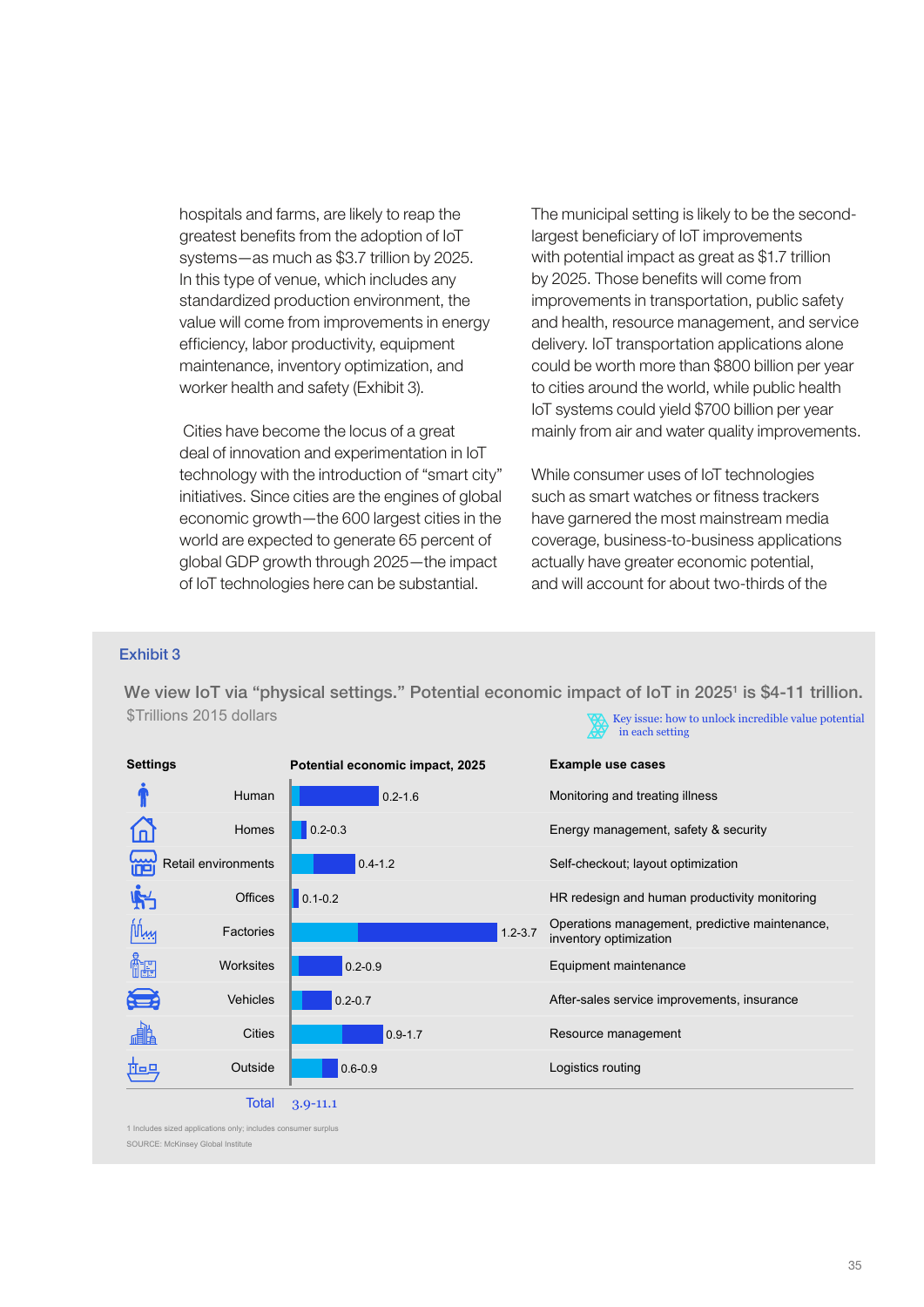value of IoT investments within the next ten years. A great deal of additional value can be created when consumer IoT systems such as connected consumer healthcare products are linked to B2B systems, like services provided by health-care providers and payers.

## IoT software takes center stage

A dynamic industry is emerging around IoT technology. While IoT began as a connectivity technology, the payoff today and in the future will be derived from other aspects of fully formed IoT solutions, most notably in the highest growth areas of software applications and security. While connectivity accounts

for as much as 10% of the market today, that sector of the IoT market is flat; hardware, which accounts up to 30% of the market, is decreasing, according to McKinsey analysis. Software and application development, on the other hand, account for as much as 35% of IoT value and are predicted to grow in the future. Security makes up just 5% of the market, but is an important and strategic layer of IoT solutions, given customer concerns with opportunities for both incumbents and emerging players (Exhibit 4). The market for IoT components and systems grew 160 percent in 2013 and 2014, and could grow at an annual rate of 30 percent or more through 2025. There will be rising demand for the vertical expertise required

ESTIMATES ACROSS SECTORS & SETTINGS

#### Exhibit 4



Most of the value is beyond connectivity.

1 One possible scenario; IoT technology spend includes internal technology spend by IoT customers

SOURCE: Industry interviews; McKinsey analysis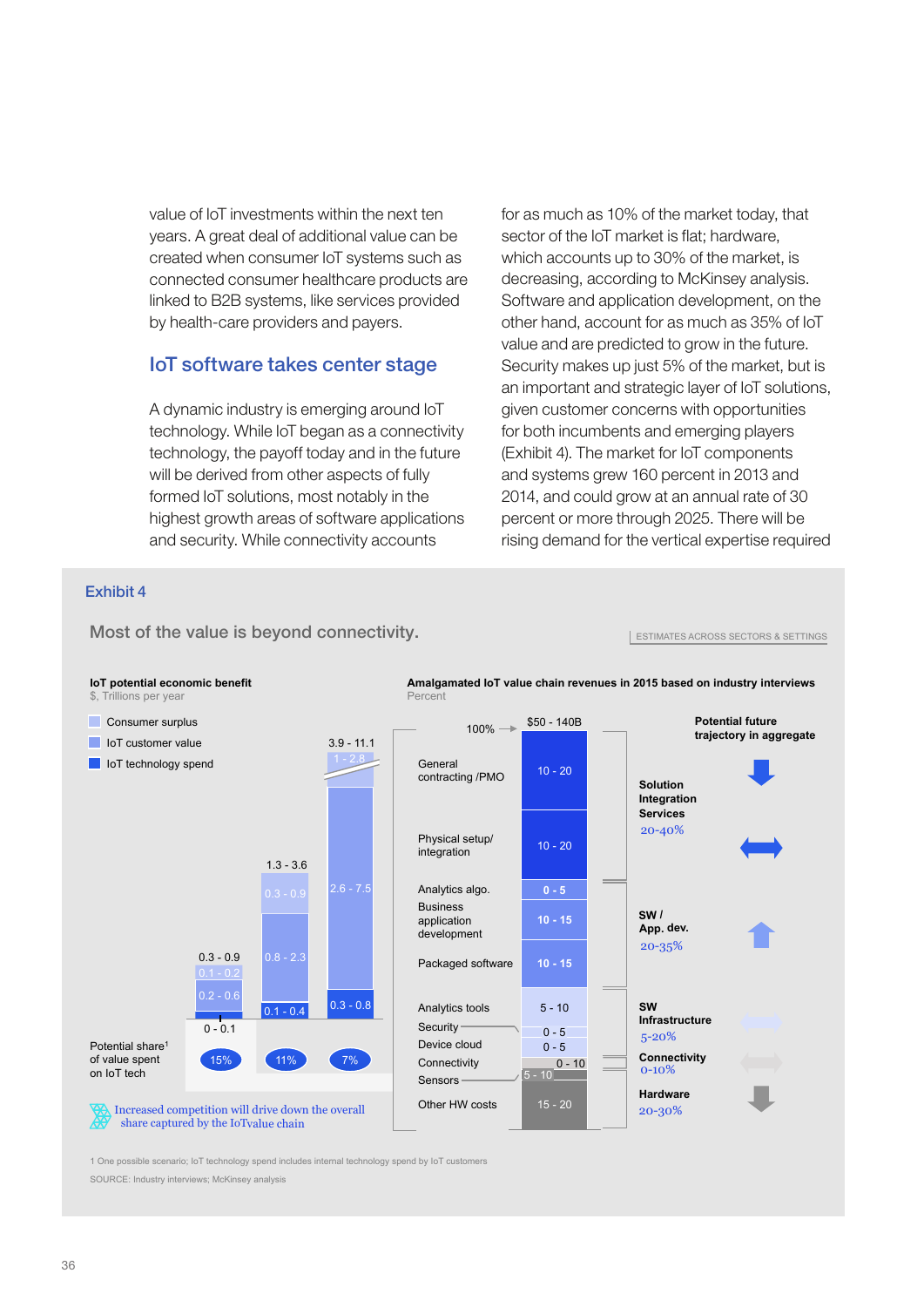to help companies in specific industries incorporate IoT technology into their processes. Technology suppliers will also play an important role in developing standards and protocols to enable the interoperability that is essential for maximizing IoT benefits.

At this early stage, it's unclear what the winning approaches will be, and IoT business models will evolve over time. As is typical with technology innovations, from PCs to the Internet, there will be phases. In the first, suppliers have succeeded by providing the building blocks of the IoT infrastructure. In the second phase, companies build broadly scaled applications. In the third phase, companies build adjacent businesses.

In the current environment, and given the complexity of IoT systems, the limited capabilities of many customers to implement them, and the need for interoperability and customization, there is ample opportunity for hardware, software, and service providers to provide end-to-end IoT solutions that help customers meet specific needs. Over time, more horizontal platforms may emerge, though. As the industry matures, the sources of competitive advantage will likely include distinctive technology, distinctive data, easyto-use software platforms, and the ability to provide complete solutions.

As digitization blurs the lines between technology vendors and other companies, there are also openings for non-technology vendors to enter this market. Makers of industrial machinery or auto manufacturers, for example, can create new business models buy applying IoT data and solutions to offer their products as a service.

As the value of IoT technology shifts from hardware and connectivity to software and analytics to make use of the data collected and sent, IoT players will need to expand their expertise across all layers of the value chain to build sustainable propositions. That will require them to either master these capabilities or work with partners who have this expertise.

## IoT snapshot: reimagining the in-car experience

There are hundreds of use cases for IoT systems in each setting. In the vehicle space, which could generate up to \$740 billion per year within the next decade, we have identified 30, from improving safety to increasing convenience. Taking a closer look at how the connected car can make driving more social gives us a view into what some of the key success factors for IoT systems enablement might look like in action.

As driving becomes increasingly autonomous, the human in the driver's seat will have more time on his or her hands. IoT-enabled connectivity opens the door to achieving a customer-focused outcome: making the driving experience more fun. The data generated by the car can be enriched to serve as the foundation of a social experience among drivers. With access to a driver's location, driving style, pictures, and other data taken directly from the driver as well as from the original equipment manufacturer, IoT platform providers can offer participating drivers an interactive experience similar to that enabled by the search-and-discovery service Foursquare. With in-car screens and augmented reality as the interface, this type of data also has the potential to support increased interactivity. While the focus of this use case is on the benefit to the customer, this approach can pay off for companies that control the data in a social driving market that is expected to reach a value of as much as \$8 billion dollars by 2030.

In order to capitalize on these benefits, of course, companies will have to consider the interoperability of the systems required to make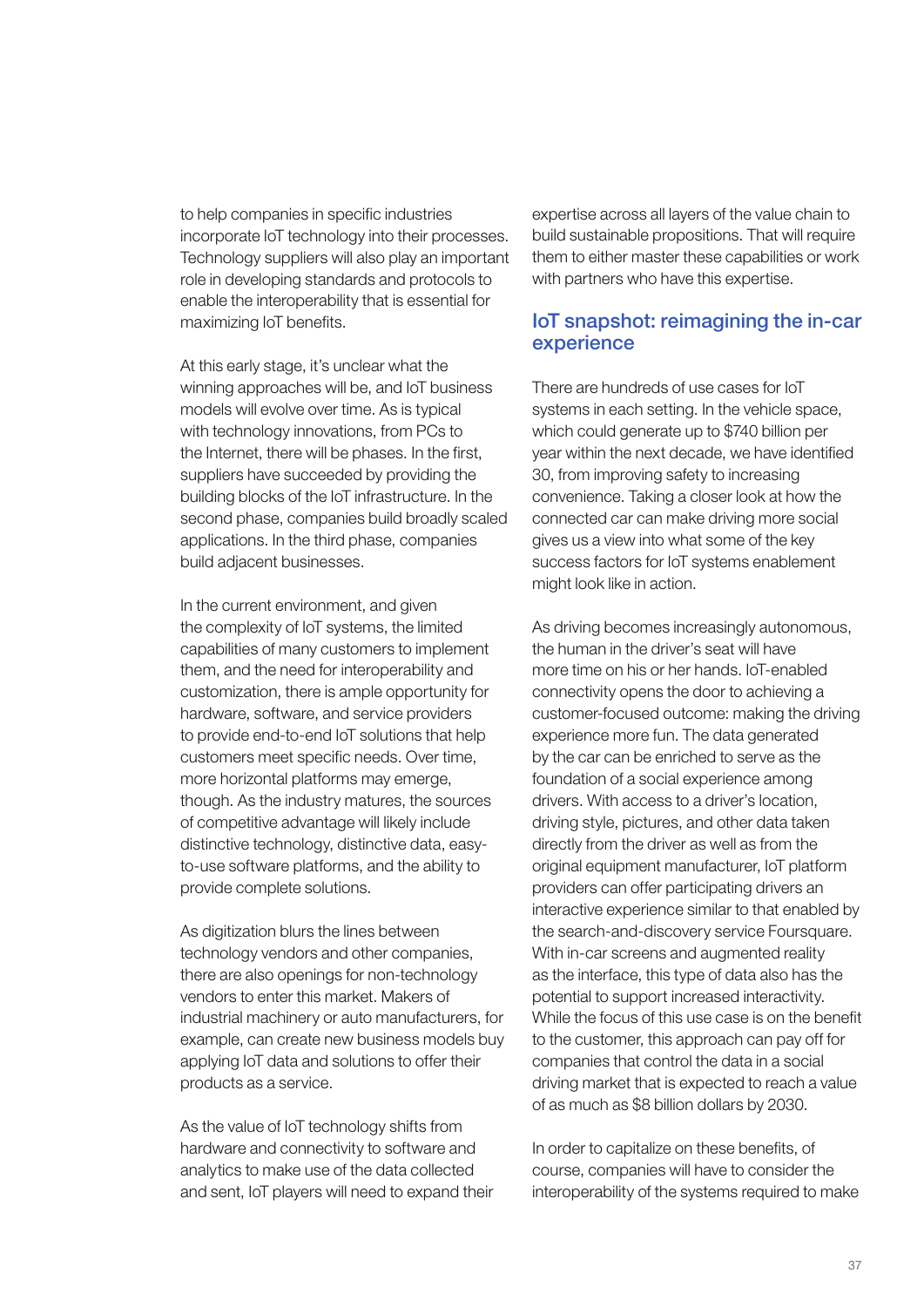it happen. That will require investments in new car technologies such as cameras to capture the driver's image and other sensors, as well as in a communications platform. A variety of companies could cooperate and compete in this arena with potential players including OEMs, suppliers, gaming software houses, telecom providers, and even big social media players who would benefit from in-car access to users.

The possibility for these companies to actually capture the value from the social driving market will hinge on their ability to put this data to work by establishing themselves in the new car data value chain and gaining access to customer data. Whoever gets access and shapes the key control points will be best-positioned to reap the benefits of the social driving market.

## Key success factors

Whether the setting is a connected car, an intelligent office building, or an offshore oil rig, a number of obstacles will need to be overcome for IoT systems to deliver their maximum value. Some of these issues are technical. Others are structural. Still others are behavioral. Consumers, for example, need to trust IoT systems, and companies must embrace the data-driven approaches to decision making that IoT technology enables. In addition, regulatory issues (such as determining how to deal with autonomous vehicles) will need to be resolved and standards developed.

Not all these sticking points are under the control of the companies that hope to benefit from IoT systems. But there are four key best practices that companies who want to derive the full benefit of IoT systems can adopt:

#### 1. Focus on outcomes

We may soon live in a world where everything is Internet-connected. The opportunities to collect data about the world around us is

seemingly endless. For that reason, successful companies will focus first not on the data they can collect, but on the outcomes they want to achieve. In aviation, the outcome may be reduced downtime from maintenance, or better passenger safety. In logistics, the goal may be more on-time deliveries or optimized routes.

An automotive company may want to improve safety ratings or vehicle reliability.

Taking a design thinking approach, an iterative approach to development that starts first with the problem to be solved, can be beneficial. By starting from the needs of customers or users instead of a piece of new technology, companies can then home in on the possibilities of IoT technology to meet those needs and the requirements for business success.

#### 2. Master interoperability

Interoperability may be the biggest success factor in any IoT implementation. An average of 40 percent of the value of IoT initiatives depends upon multiple IoT systems working together, according to McKinsey's analysis. In the worksite setting, 60 percent of the potential value hinges on the ability to integrate and analyze data from various IoT systems.

In order to determine where to play, a company must look at the end-to-end value chain which will deliver an outcome to a customer. Then they will need to determine which parts of it—which control points—they should own, and which are better addressed through outsourcing, long-term collaboration, or other types of partnerships.

The possibility of capturing value from the social-connected car for instance, will depend on the company's ability to establish itself in the new car data value chain and gain access to customer and car data. The critical control points in this case are the human-machine